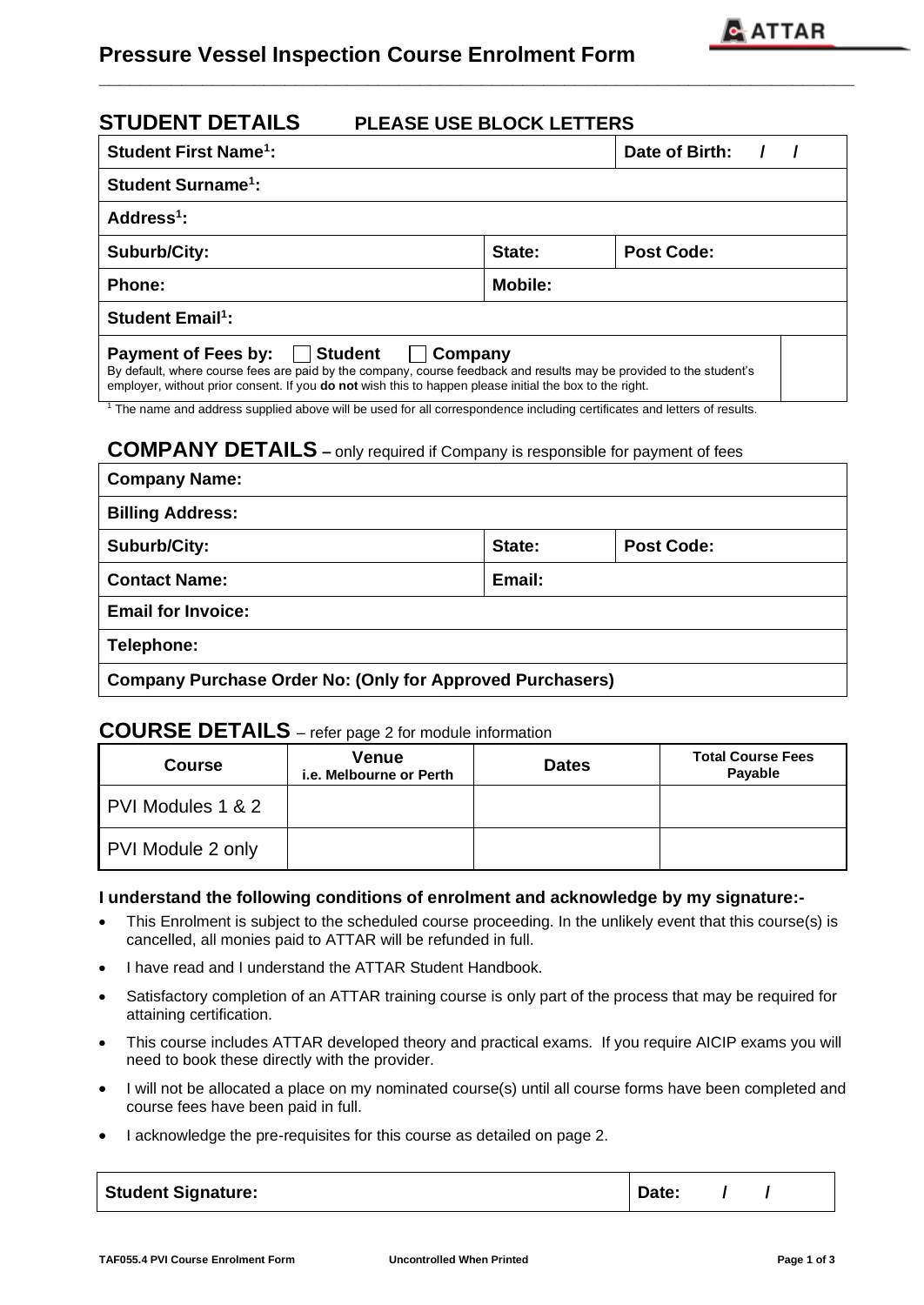# **Pressure Vessel Inspection Course Enrolment Form**



| <b>Student name:</b> | Date of birth: |  |
|----------------------|----------------|--|
|                      |                |  |

**\_\_\_\_\_\_\_\_\_\_\_\_\_\_\_\_\_\_\_\_\_\_\_\_\_\_\_\_\_\_\_\_\_\_\_\_\_\_\_\_\_\_\_\_\_\_\_\_\_\_\_\_\_\_\_\_\_\_\_\_\_\_\_\_\_\_\_\_\_\_\_\_\_** 

## **COURSE CONTENT**

MODULE ONE: Introduction to NDT – 3 days MODULE TWO: Pressure Vessel Inspection – 7 days

Course Total: 10 days (80 hours)

Candidates wishing to be exempt from Introduction to NDT must supply evidence of their NDT Certificate/s.

#### **I wish to attend:**

*Please tick the applicable item*

 $\Box$ 

 $\Box$ 

MODULE ONE & TWO

MODULE TWO ONLY (I have attached evidence of my NDT Certificate/s)

## **PRE-REQUISITE INFORMATION**

- Language, Literacy & Numeracy
- Math Basic Math Skills including Algebra
- Materials Technology/Multisector

## **MATERIALS TECHNOLOGY PRE-REQUISITE**

I have previously completed the Materials Technology (Multi-Sector) course. Date of Course:

I will be attending the Materials Technology (Multi-Sector) course. Date of Course: \_

I will not be attending Materials Technology (Multi-Sector) but declare that I have the following pre-requisite knowledge:

| Basic welding metallurgy           | Casting processes and applications | Composite processes and applications |
|------------------------------------|------------------------------------|--------------------------------------|
| Welding processes and applications | Casting defects/discontinuities    | Composite defects/discontinuities    |
| Weld defects/discontinuities       | Basic forging metallurgy           | In-service defects/discontinuities   |
| Welding terms and symbols          | Forging processes and applications | Process defects/discontinuities      |
| Basic casting metallurgy           | Forging defects/discontinuities    | Relevant codes and standards         |

Pre-requisite worksheets are available from the Downloads section of our website [attar.com.au](http://www.attar.com.au/)

### **EQUIPMENT**

You are required to supply a copy of AS 3788 – In services Inspection – Pressure Equipment Candidates are encouraged to provide their own Thickness Gauge or Ultrasonics Flaw Detector.

ATTAR have a limited number of units available and these will be allocated based on enrolment order.

I **will** supply my own Thickness Gauge or Flaw Detector *(Please tick)*

#### **The Student listed above hereby declares that:**

- I understand the course pre-requisites listed above
- I understand this course includes ATTAR developed theory and practical exams, AICIP exams will need to be booked directly with the provider.

| <b>Student Signature:</b> | Date: |  |
|---------------------------|-------|--|
|---------------------------|-------|--|